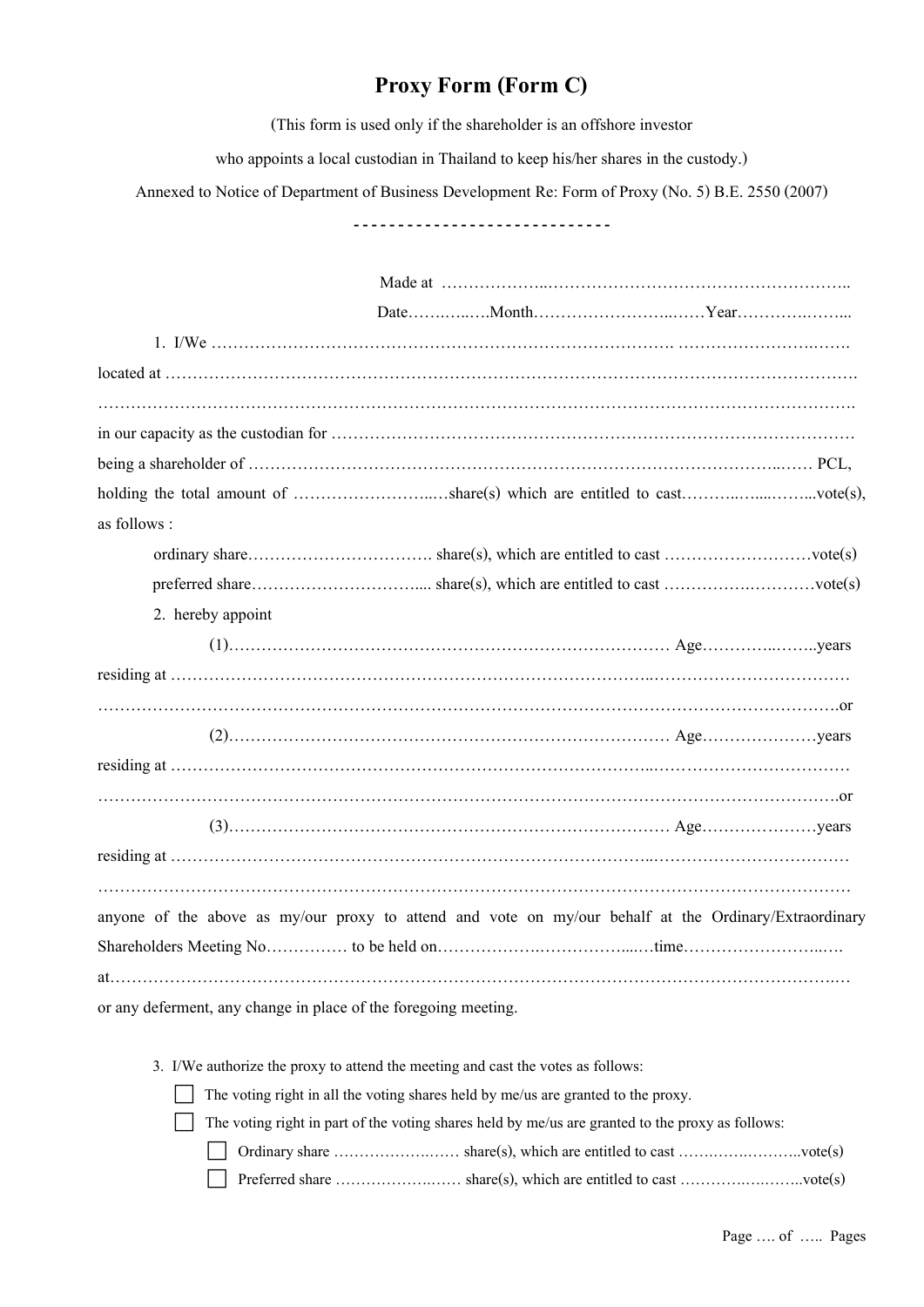|     | 4. I/We hereby authorize the proxy to vote on my/our behalf at this meeting as follows: |  |  |
|-----|-----------------------------------------------------------------------------------------|--|--|
| (1) |                                                                                         |  |  |
|     | (a) The proxy is entitled to cast the votes on my/our behalf as deem appropriate.       |  |  |
|     | (b) The proxy shall vote in accordance with my/our intention as follows:                |  |  |
|     |                                                                                         |  |  |
|     |                                                                                         |  |  |
|     |                                                                                         |  |  |
|     | (a) The proxy is entitled to cast the votes on my/our behalf as deem appropriate.       |  |  |
|     | (b) The proxy shall vote in accordance with my/our intention as follows:                |  |  |
|     |                                                                                         |  |  |
|     |                                                                                         |  |  |
|     | (a) The proxy is entitled to cast the votes on my/our behalf as deem appropriate.       |  |  |
|     | (b) The proxy shall vote in accordance with my/our intention as follows:                |  |  |
|     |                                                                                         |  |  |
|     |                                                                                         |  |  |
|     |                                                                                         |  |  |
|     | (a) The proxy is entitled to cast the votes on my/our behalf as deem appropriate.       |  |  |
|     | (b) The proxy shall vote in accordance with my/our intention as follows:                |  |  |
|     | Approve vote(s)   Disapprove vote(s)   Abstainvote(s)                                   |  |  |
|     |                                                                                         |  |  |
|     | (a) The proxy is entitled to cast the votes on my/our behalf as deem appropriate.       |  |  |
|     | (b) The proxy shall vote in accordance with my/our intention as follows:                |  |  |
|     |                                                                                         |  |  |
|     |                                                                                         |  |  |
| (2) | Agenda  To consider the election of directors.                                          |  |  |
|     | (a) The proxy is entitled to cast the votes on my/our behalf as deem appropriate.       |  |  |
|     | (b) The proxy shall vote in accordance with my/our intention as follows:                |  |  |
|     | Vote for the election of all the nominated candidates as a whole                        |  |  |
|     | Approve vote(s)     Disapprove vote(s)     Abstainvote(s)                               |  |  |
|     |                                                                                         |  |  |
|     | Vote for the election of an individual nominee                                          |  |  |
|     | Approve vote(s) $\Box$ Disapprove vote(s) $\Box$ Abstainvote(s)                         |  |  |
|     |                                                                                         |  |  |
|     |                                                                                         |  |  |
|     | $Abstain$ vote $(s)$                                                                    |  |  |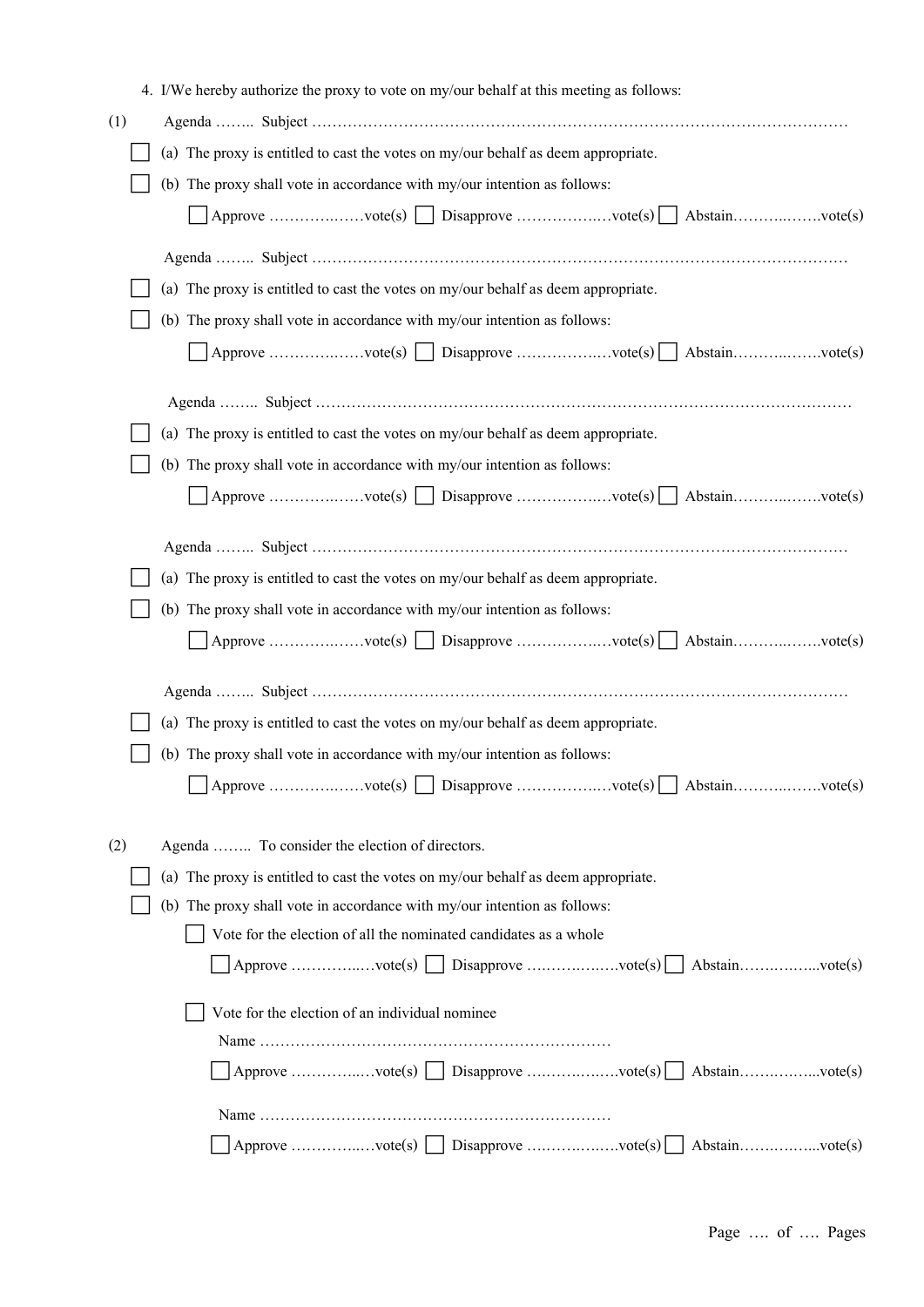| $\Box$ Approve vote(s) $\Box$ Disapprove vote(s) Abstainvote(s)        |
|------------------------------------------------------------------------|
|                                                                        |
|                                                                        |
| $\Box$ Approve vote(s) $\Box$ Disapprove vote(s) $\Box$ Abstainvote(s) |
|                                                                        |
|                                                                        |
| $\Box$ Approve vote(s) $\Box$ Disapprove vote(s) $\Box$ Abstainvote(s) |

5. The votes of the proxy in any agenda that is not specified in this proxy shall be considered as invalid and not my/our voting as a shareholder.

6. In case I/we have not specified a voting intention in any agenda or my/our determination is not clear or in case the meeting considers or passes resolutions in any matters apart from those agendum specified above, including the case that there is any amendment, modification or addition of any fact, the proxy shall have the right to consider and vote on my/our behalf as he/she may deem appropriate in all respects.

Any business carried out by the proxy at the meeting, except the proxy does not vote as I/we specified in this proxy, shall be deemed as having been carried out by myself/ourselves in all respects.

## Remarks

- 1. This Form C is used only if the shareholder whose name is in the shareholders' register is an offshore investor who appoints a local custodian in Thailand to keep his/her shares in the custody.
- 2. The necessary evidence to be enclosed with this proxy form is:
	- (1) The power-of-attorney granted by the shareholder to the custodian by which the custodian is appointed to sign the proxy form on the shareholder's behalf; and
	- (2) A certification that the authorised signatory of the proxy form is licensed to operate the custodial business.
- 3. A shareholder must appoint only one proxy to attend the meeting and cast the vote. A shareholder cannot divide the number of shares held to several proxies in order to divide the votes.
- 4. In agenda regarding the election of directors, the ballot can be either for all the nominated candidates as a whole or for an individual nominee.
- 5. In case that there is any further agenda apart from specified above brought into consideration in the meeting, the proxy may use the Annex attached to Proxy Form C.